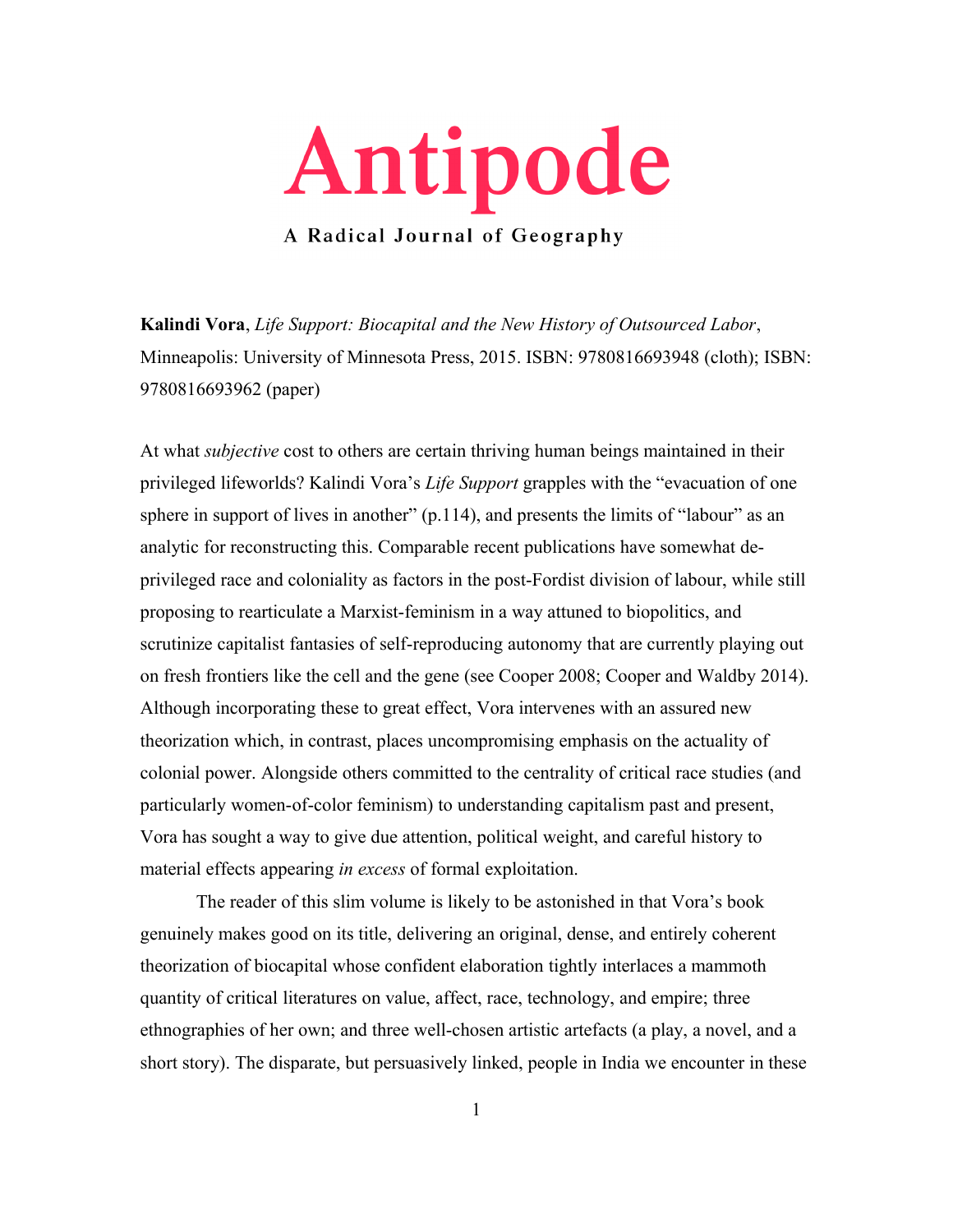

pages are the structurally cheapened global producers of "affective commodities", in call centres, troubleshooting, software engineering and the biological mothering nurture sold in surrogacy clinics.

*Life Support* joins other monographs in the University of Minnesota Press series *Difference Incorporated*, edited by Grace Hong and Roderick Ferguson, which can and should be read across (and against) the disciplines. Vora's argument repeatedly advances by showing how the newness of specific outsourcing technologies is only partially real and how the depletion of human lives they mediate is, unmistakably, an affordance of legacies of imperialism, continuous with that pre-neoliberal history. Amid a certain techno-utopic automationist turn (which now exists right across the political spectrum) it is sobering and salutary to read this kind of meticulous account of contemporary accumulation strategies as a matter of *plus ça change, plus c'est la même chose*.

*Life Support* explains, in its own fresh language, how an affective and biological economy of "vitality" differentiates and stratifies the lives of people on different ends of various global care relations. In many ways, this straightforwardly builds on widely familiar claims about labour's uneven geographies of flexibilization and feminization. But the types of care work that are marshalled here are newly illuminating simply by virtue of their unfamiliar juxtaposition: tech support; assisted reproductive "technology" ("womb renting" [p.120]); customer care. We come to understand, for example, the loss of self and of life of the call centre agent, suffering a permanent night-shift, fashioning him- or herself–perhaps irreversibly–into a credible, authentic, and empathetic North American. Likewise, the artificial futurelessness of Indian programmers, whose real mobility the H-1B visa, paradoxically, only seems to constrict, and whose inventive creativity is invisibilized, just as the "authorship" rights of gestational "carriers" are with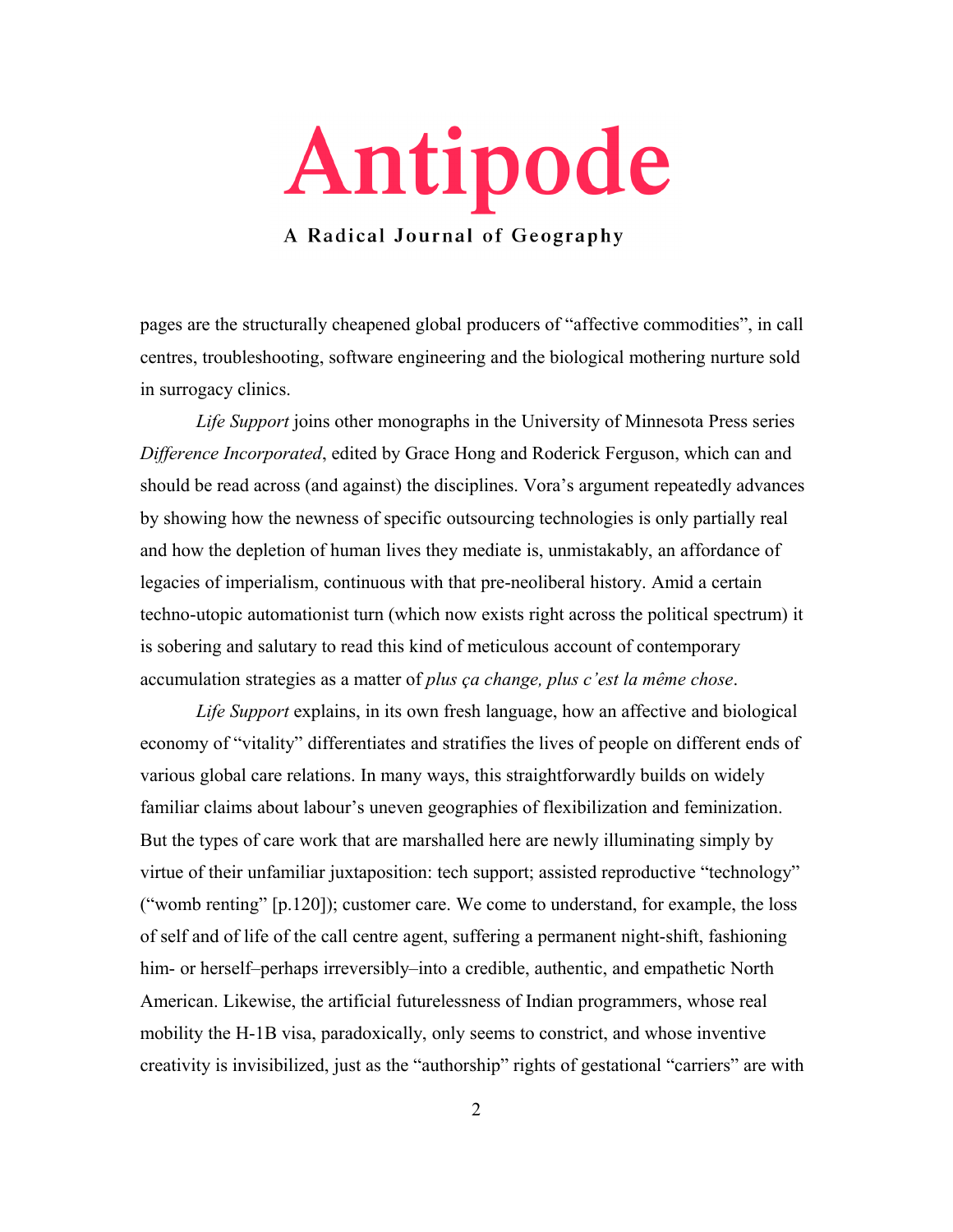

regard to their fetus. In each case, India's costs are kept low with the help of a persistent sense of Indians as a boundless auto-replenishing source of servile mimicry and excess reproductivity.

The "life support" Vora describes historicizes a core dynamic in capitalism, insisting on the systemicity of something intuitive *and felt* that is too often analytically evaded (because it is non-empirical and unquantifiable): the fact of labours making some people's lives *not* worth living, even as they make others' comfortable, secure, and pleasant. It is this extra-economic, subjective, and political question that one could say is missing from, say, Jason Moore's (2012) discussion of cheap unwaged human life and surplus populations in *Capitalism in the Web of Life*. Unlike Moore, Vora steers clear of the category "nature", even when parsing the "limits of gendered labour", or when stressing the racial exclusions that have been intrinsic to "universalist" humanism as deployed by modern liberalism (including  $19<sup>th</sup>$  century abolitionism). But her motivation for expanding on "Marx proper" is clearly comparable: both perceive "the life-making capacities that enter into the immediate production of value" (Moore 2012: 67) and, as Vora puts it, "the dependence of capitalism on both reproduction and the exhaustion of life past the possibility of its reproduction" (p.26).

But, in Chapter 1 Vora unapologetically, thoughtfully, and explicitly departs from Marx's value analysis, and for this she received, in 2009, an all too predictable (white male) castigation at the hands of Marxological gatekeepers (see Larsen 2009): "there can be no 'supplement' to the labor theory of value"! In fact, with this book, Vora shows that such supplements and contaminations may result in something more faithful to the purpose of abolishing the present state of things (akin to how Donna Haraway [1991] described cyborg consciousness as "unfaithful" to its forefathers in the Cyborg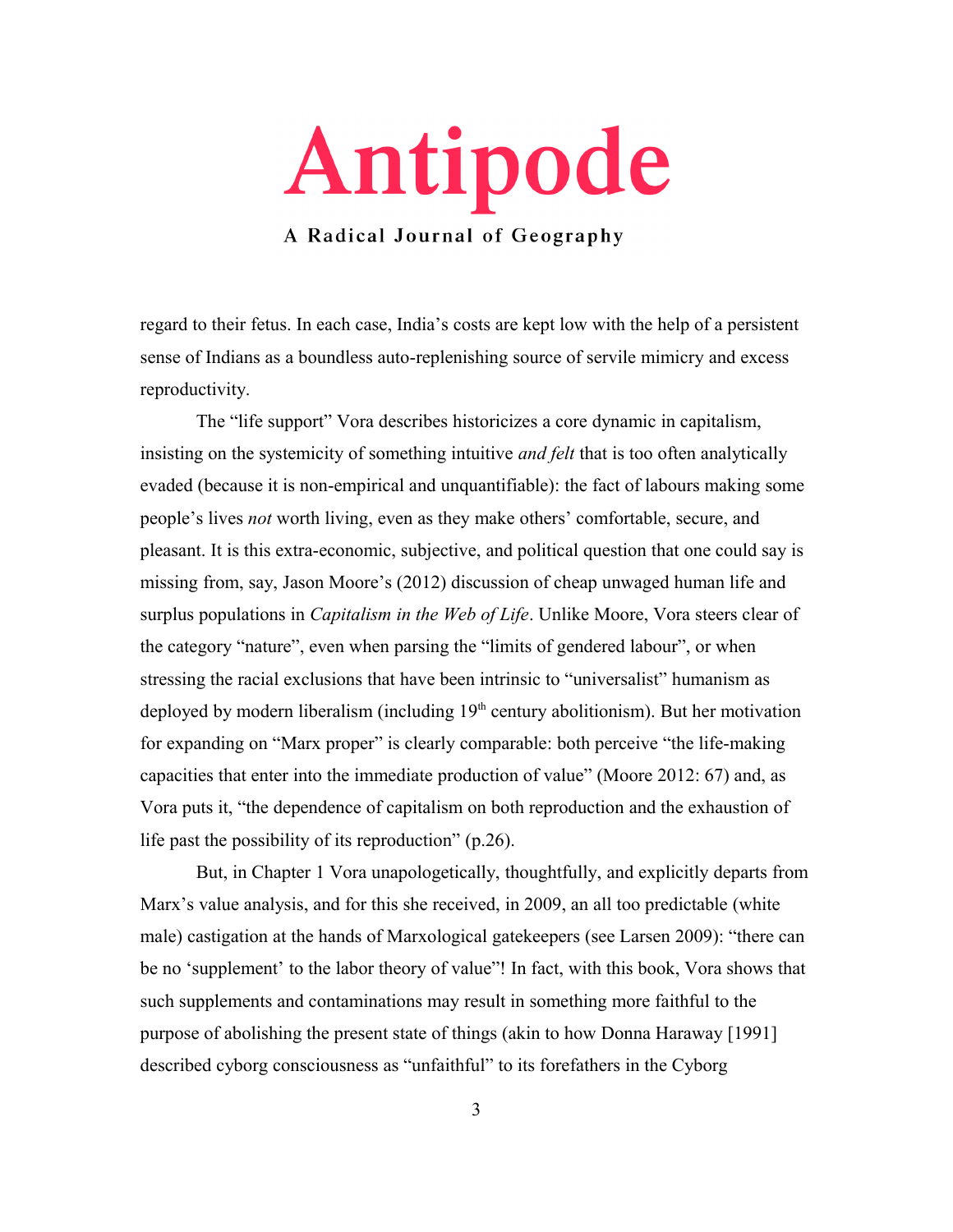

Manifesto). For Vora, "vital energy" seems to be a strategically useful name for an important qualitative inflection she perceives in imaginative, virtual, partially unconscious, and/or biological transmissions criss-crossing the globe, whose results are the common sense that (for instance) some identities and families truly *need* more care than others do. To make use of frames like primitive accumulation, dispossession, or rent, to refer to these flows would still not tackle the problem of the definitional humanity of the bearer of labour-power being precisely what dehumanizes many labourers. Here, as throughout, Vora bolsters her critical discussion of rights- and recognition-based models of humanist politics with afropessimist, women-of-colour feminist, and decolonial theory (glossing works by Jodi Melamed, Alexander Weheliye, Lisa Lowe, Kamala Kempadoo, Madhavi Kale, and Dipesh Chakrabarty, among others).

In life-support industries, the boundary between work and nonwork, work and worker, is particularly hard to locate (on this front Vora offers a brief, rich discussion of feminist debates about gendered labour [p.30-33]). In light of this, what are the stakes–for the people who matter here–of asserting that a gestational surrogate, for example, is one such *labouring* human? Vora's view is that vindicating the "ownership model" of the body (conventionally required for Marxist workers' power) will constitute only a first step. It is one with which surrogacy scholars Amrita Pande (2014) and Sharmila Rudrappa (2015) broadly concur. Accordingly, intersubjective forms of protest and resistance appear in each chapter: "strange affinities" that can be found through counterflows of care that appear in unexpected places, such as over the telephone (in Chapter 2); collective open source "hacking around" and viral piracy (in Chapter 3); discursive challenges to biogenetic proprietary patriarchy (in Chapter 4). Thus Vora underlines the hopeful message that "biocapital [can be] smuggled against the flow of value from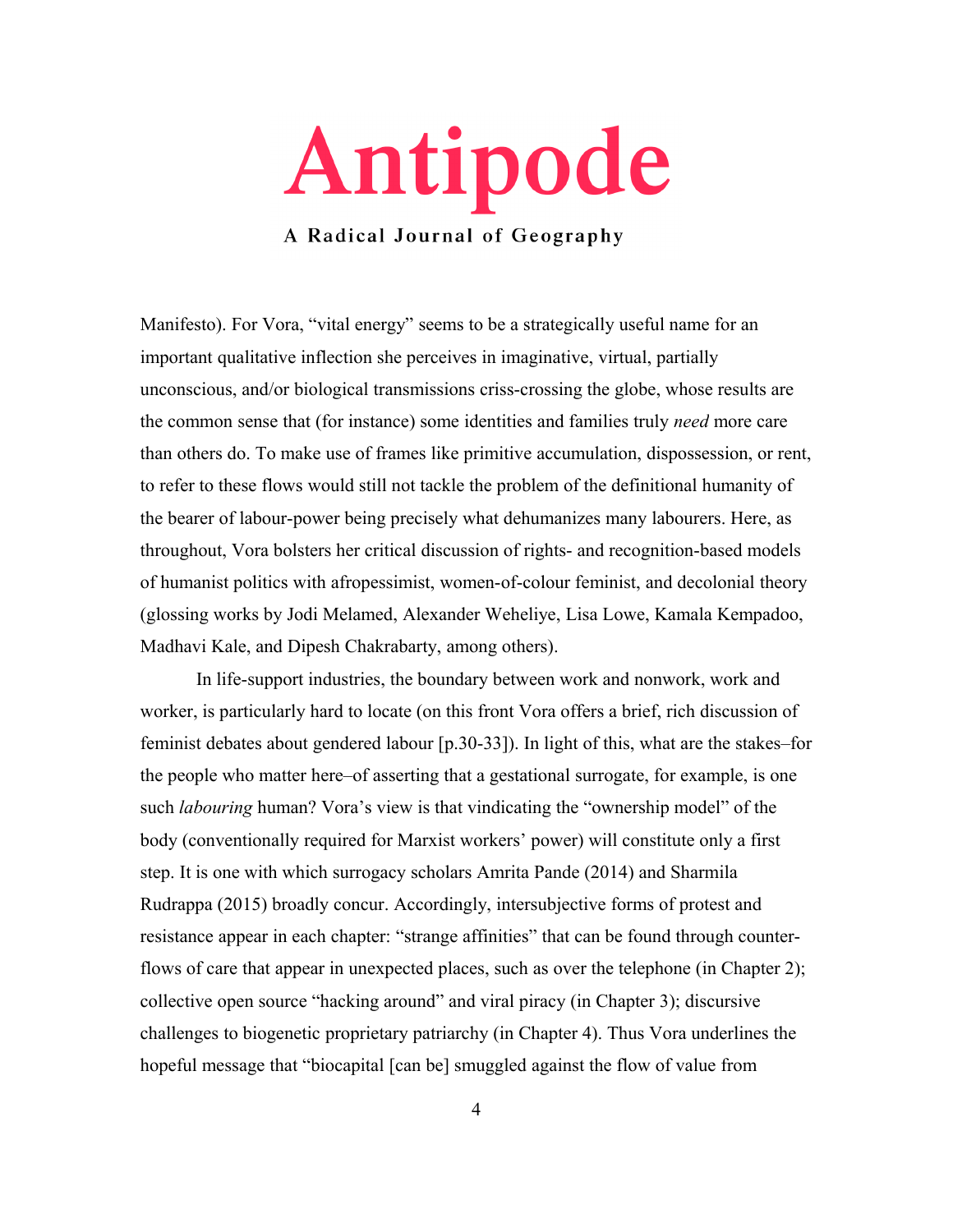

Global South to Global North and invested in the lives of those who are supposed to produce such commodities rather than consume them" (p.65).

In her (devastating) second chapter, Vora interweaves a play–*A Terrible Beauty is Born* (2006) by former call centre "accent trainer" Arjun Raina–with excerpts from existing ethnographies of call centres. The "social death" that occurs for the New Delhi call centre agent, Ashok, is illustrated through a form of methodical doubling, as his playacting at being a (Black, African) American, "John", becomes near-permanent (unlike that of the actor who "got out" and is performing the play). In Chapter 3, Vora again reads ethnographies of a sector (including her own), this time together with the novel *Transmission* (2005) by Hari Kunzru, which ends in a dizzying fantasy of a revenge of "the surplus". In Chapter 4, "Transnational Gestational Surrogacy", Vora distills more original fieldwork while re-reading a short story about a breast cancer-stricken and abandoned wet nurse and mother, "Stanadayini" (1980) by Mahasweta Devi (famously translated by Gayatri Spivak [1987]). So, Vora's multi-sited study focuses with precision on outsourcing to–and within–India. But the implications of her "new history" are unmistakably broader than these industries. As Trung Nguyen (2015) says, "Vora provokes us to ask how vital energy is accumulated through other sites of depletion under global capital, such as temporary overseas labour, migrant seasonal work, and the precarious"–and, I would add, the suicide-stricken factory-dormitories of the contemporary (Chinese) industrial working class.

Notwithstanding headlines heralding robot-assisted surgery, milking, or bombing; kiosks vending everything; frictionless socializing with Google Glass; 3D printing; driverless cars; even ectogenesis, reports of the advent of automation are much exaggerated, in the sense that more people on earth are doing more work than ever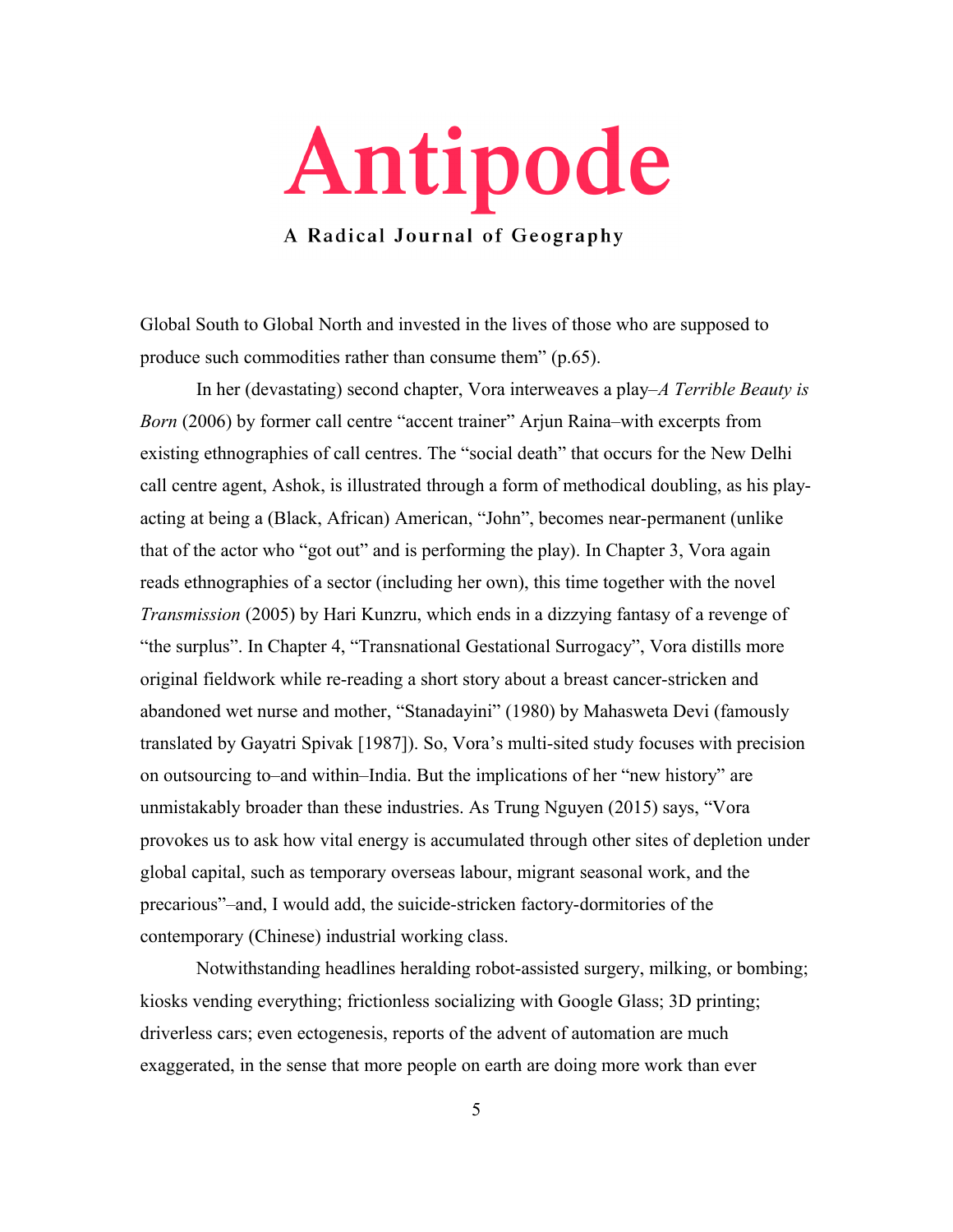

before. Vora hints repeatedly at neo-feudal moments vital to capitalism. Customers' everyday, omnipresent contact with actual living *people* (in addition to their labour, as crystallized in every mechanical surface) disavows the life support ongoing therein–that naturalization of its ready, self-evident availability is the point. This is contact that is simultaneously *intimate* and *remote*, promiscuous and temporary. Less and less must customers experience a distinction between service agent and an equivalent machine. In what sense might this emergence, amongst the global few, of automated and/or virtual "surrogate" stand-ins for certain human workers (butlers, maids, cashiers, research assistants…) train our eyes to dehumanize still further the overwhelming majority who continue to perform these same services as (what else?) people? A forthcoming book, *Surrogate Humanity*, co-authored with Neda Atanasoski, promises to develop these themes (see Atanasoski and Vora 2015).

As India has moved to "ban surrogacy services for foreigners" (BBC, 25 November  $2015$  $2015$  $2015$ ,<sup>1</sup> the world is set to see changes in the geography of private transnational "reproductive care" that has emerged since the turn of the century. In the near future, it seems, Indian surrogates will work exclusively for their nation, which is to say, in reality, for India's urban transnational capitalist class; people who, as Vora already noted, "share a similar earning differential with surrogates" as the tourists who have now been barred (p.37). This major regulatory blow to the Indian industry–hitherto the most competitive "baby destination" for "fertility tourists" on earth–is almost certainly attributable to some uneasy combination of conservative or "repro-normative"[2](#page-5-1)

<span id="page-5-0"></span><sup>1</sup> See http://www.bbc.co.uk/news/world-asia-india-34876460 (last accessed 1 December 2015).

<span id="page-5-1"></span><sup>2</sup> In 2001, legal scholar Katherine Franke coined the term "repro-normativity" to describe the–always culturally specific–social forces that incentivize motherhood to the point of pathologising women who live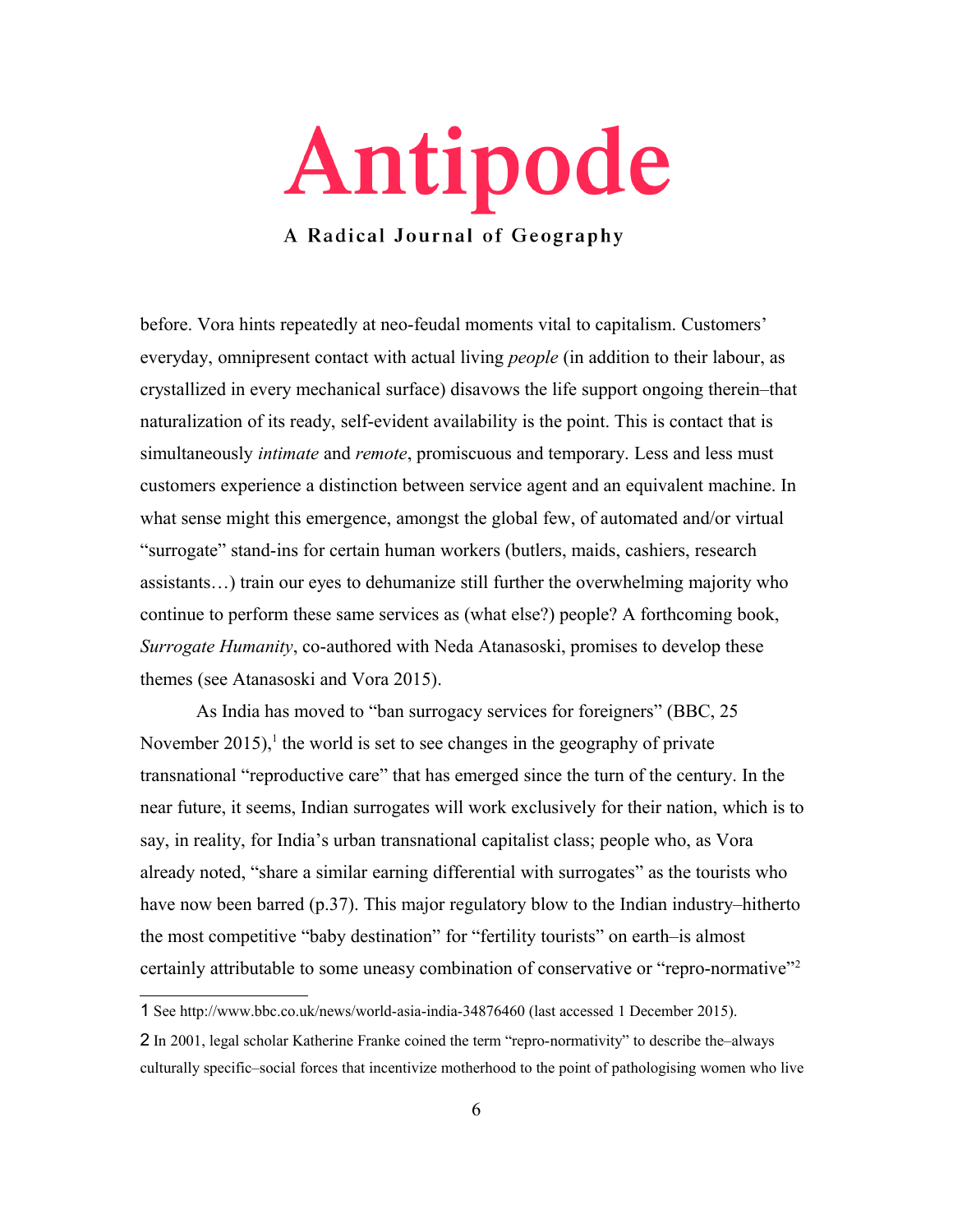

elements within India and, on the other hand, feminisms such as the lobbying efforts of women's health group SAMA (also referenced by Vora  $[p.33]$  $[p.33]$  $[p.33]$ ).<sup>3</sup> The announced government ban is bound to elicit comment from those who, like Vora, albeit with different epistemic tools, have conducted ethnographies of the booming gestational workplaces in cities like Delhi, Anand, and Bangalore, where the babies being built on commission were often of non-Indian nationality (see Pande, 2014; Rudrappa, 2015).

While it becomes clear that wealthy British would-be parents can no longer make their much blogged-about pilgrimages to India to receive "the gift of life", and shall have to turn elsewhere–to Guatemala, Mexico, and Ukraine, for instance–their sympathizers and critics in the media and universities shall disagree about the merits of assisted procreation laws and policies that affirm the nation and its borders in this way. Certainly, the political affordances of practising "domestic-only" reproductive technology are likely to be various and even in tension with each other. We should look forward to Vora's contribution. According to her website, a forthcoming study (provisionally entitled *Unsettling Reproduction*) shall distil, further, the author's research on commercial gestational surrogacy in India, interweaving this with an excavation of imperial histories of medical intervention, law, and contemporary science (Vora's important frame for apprehending the racialized post/human "subject" of reproductive rights).<sup>[4](#page-6-1)</sup>

For these reasons, this review concludes with some remarks on the politicization of the work of pregnancy. "How is a fetus produced?" (p.41)–and how *should* it be?

non-reproductive lives.

<span id="page-6-1"></span><span id="page-6-0"></span><sup>3</sup> SAMA has conducted grassroots research and produced policy recommendations around surrogacy for the last 15 years. See http://www.samawomenshealth.org/surrogacy (last accessed 1 December 2015). 4 See http://www.ethnicstudies.ucsd.edu/faculty/vora.html (last accessed 1 December 2015).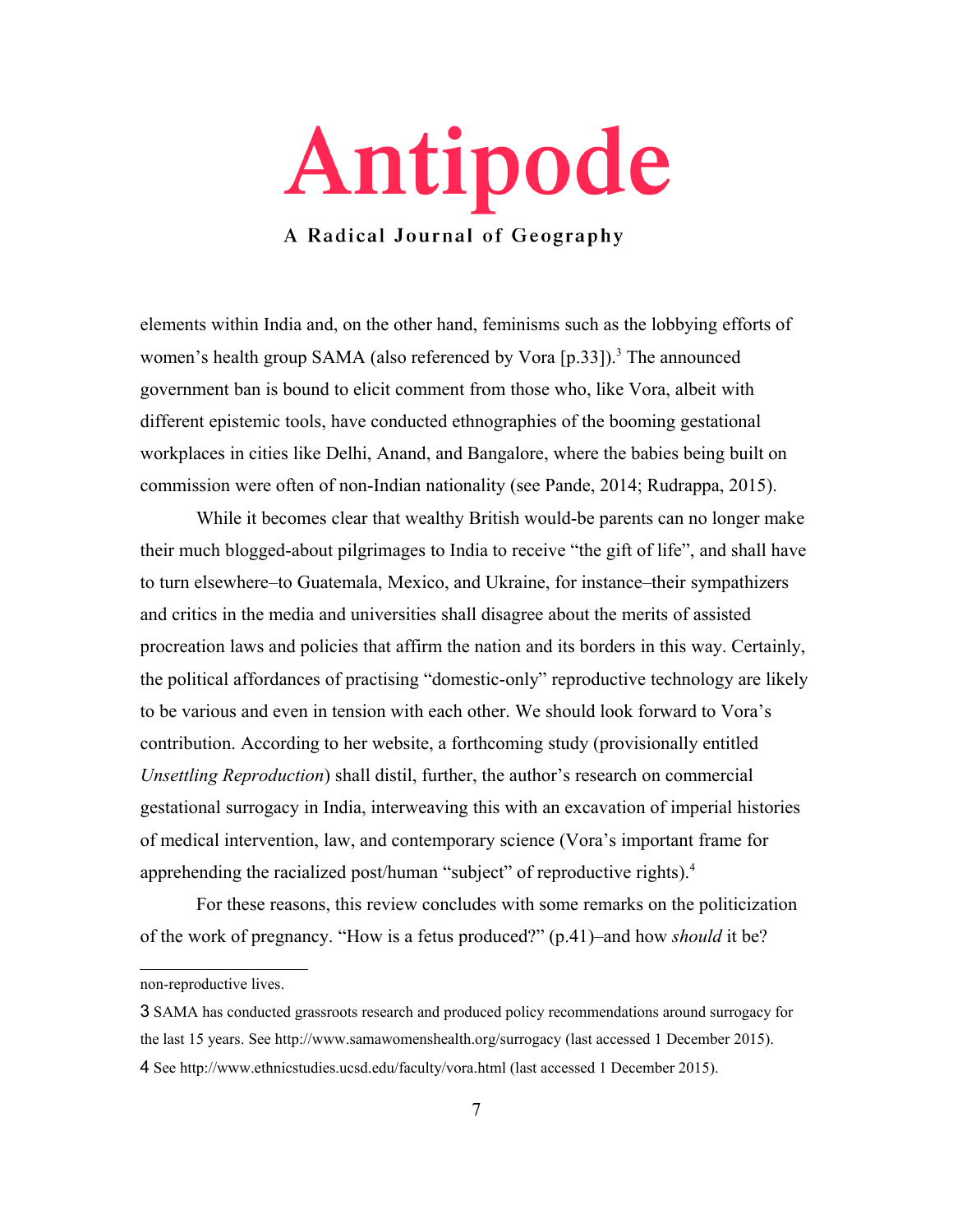

Babies, insofar as they take the form of commodities, do not command the same political freight as isolated organs, or computer programming, or the affects of personal telephonic support. Yet the practice of transferring embryos and entire pregnancies to settings where "life" is cheap (the better to nurture the lives that are extracted there) forces us to reckon with a workplace politics of gestation which necessarily points *beyond* surrogacy as an "exception", towards the work of so-called natural gestation (see Lewis 2015). Meanwhile, to come at denaturalizing the matter from a different angle: the development of methods of mitochondrial splicing now promises the possibility of increasing, beyond two, the number of a baby's direct genetic parents. It is more pertinent than ever before, then, to further weaponize gene biologist's Richard Lewontin's already political claims that "DNA is not self-reproducing…it makes nothing…and organisms are not determined by it" (quoted on  $p.41$ ).

Within this struggle for a liberatory mode of reproduction, it may not always be strategic to argue that care-based livelihoods are comprised of "labour" rather than something else ("vital energy", "biology") in order to win victories. In surrogacy, gestators may develop their challenges to "the assumption that the end product is a form of contract-protected property belonging to the originators of intention and DNA" (p.41) in different vocabularies. The Indian open-source programmers in Chapter 3 of *Life Support* had a collective notion of authorship at the same time as "the desire to keep the fruits of their labour 'at home'" (p.101); as such, it would be interesting to inquire into possible analogous desires on the part of Indian gestational surrogates vis-à-vis the newborns they hand away; desires that may already have helped shape the 2015 ruling against private transnational "outsourcing" in their domain. What is "home"? How can we remake this world as a life-support for all its inhabitants? Might a demand to keep the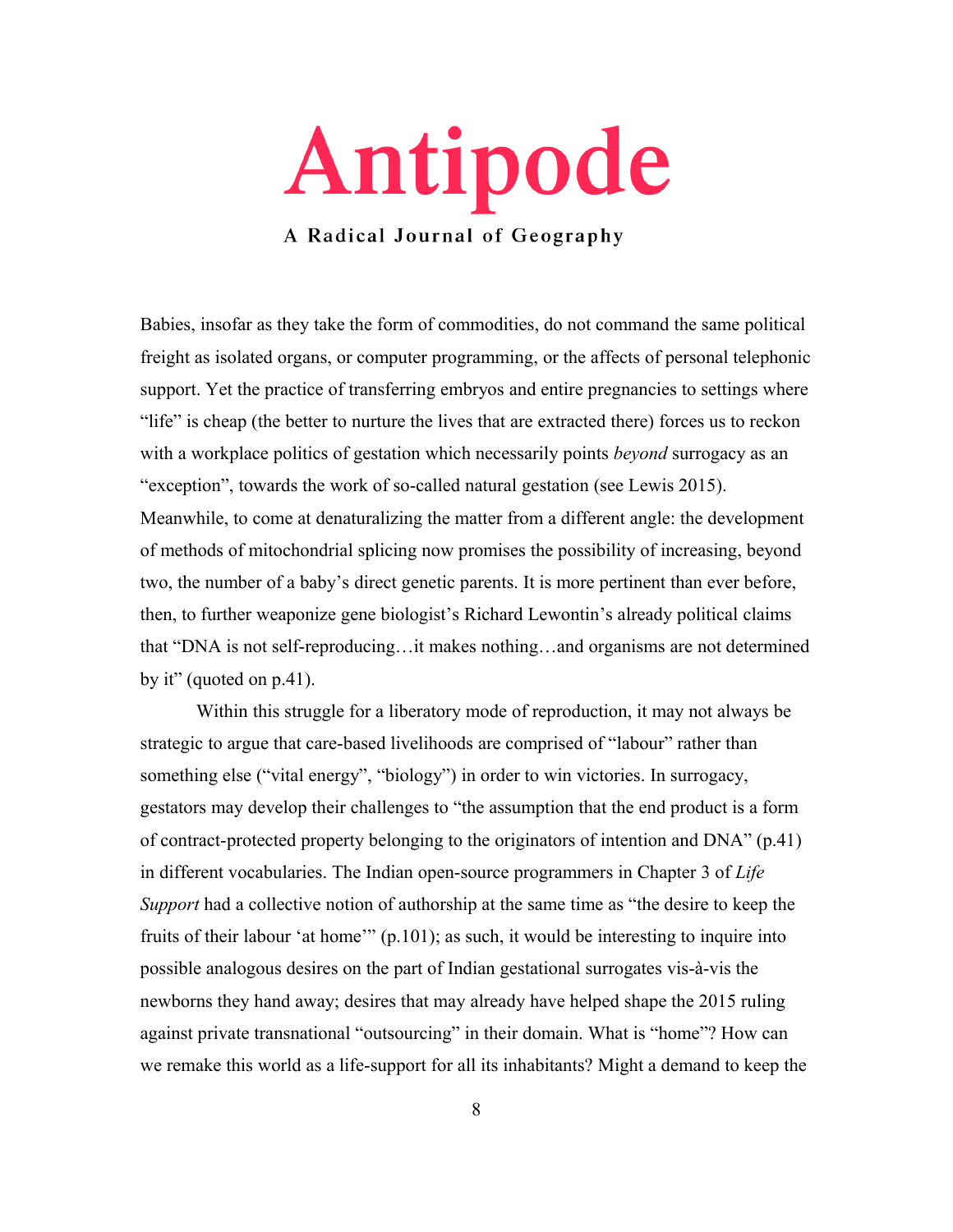

strange fruits of hi-tech gestational labour "at home" articulate favourably with Haraway's (2015) call to "make kin, not babies"?

## **References**

Atanasoski N and Vora K (2015) Surrogate humanity: Posthuman networks and the (racialized) obsolescence of labor. *Catalyst* 1(1). [http://catalystjournal.org/ojs/index.php/catalyst/article/view/ata\\_vora](http://catalystjournal.org/ojs/index.php/catalyst/article/view/ata_vora) (last accessed 1 December 2015)

Cooper M (2008) *Life as Surplus.* Seattle: University of Washington Press

- Cooper M and Waldby C (2014) *Clinical Labor: Tissue Donors and Research Subjects in the Global Bioeconomy.* Durham: Duke University Press
- Franke K M (2001) Theorizing Yes: An essay on feminism, law, and desire. *Columbia Law Review* 101:181-208
- Haraway D (1991) *Simians, Cyborgs, and Women: The Reinvention of Nature*. New York: Routledge
- Haraway D (2015) Anthropocene, Capitalocene, Plantationocene, Chthulucene: Making kin. *Environmental Humanities* 6:159-165
- Larsen N (2009) A brief reply to Kalindi Vora's "Others' organs: South Asian domestic labor and the kidney trade". *Postmodern Culture* 19(2). [https://muse.jhu.edu/journals/postmodern\\_culture/toc/pmc.19.2.html](https://muse.jhu.edu/journals/postmodern_culture/toc/pmc.19.2.html) (last) accessed 3 December 2015)
- Lewis S (2015) How will surrogates struggle? *The Occupied Times* 21 April. <http://theoccupiedtimes.org/?p=13772>(last accessed 1 December 2015)